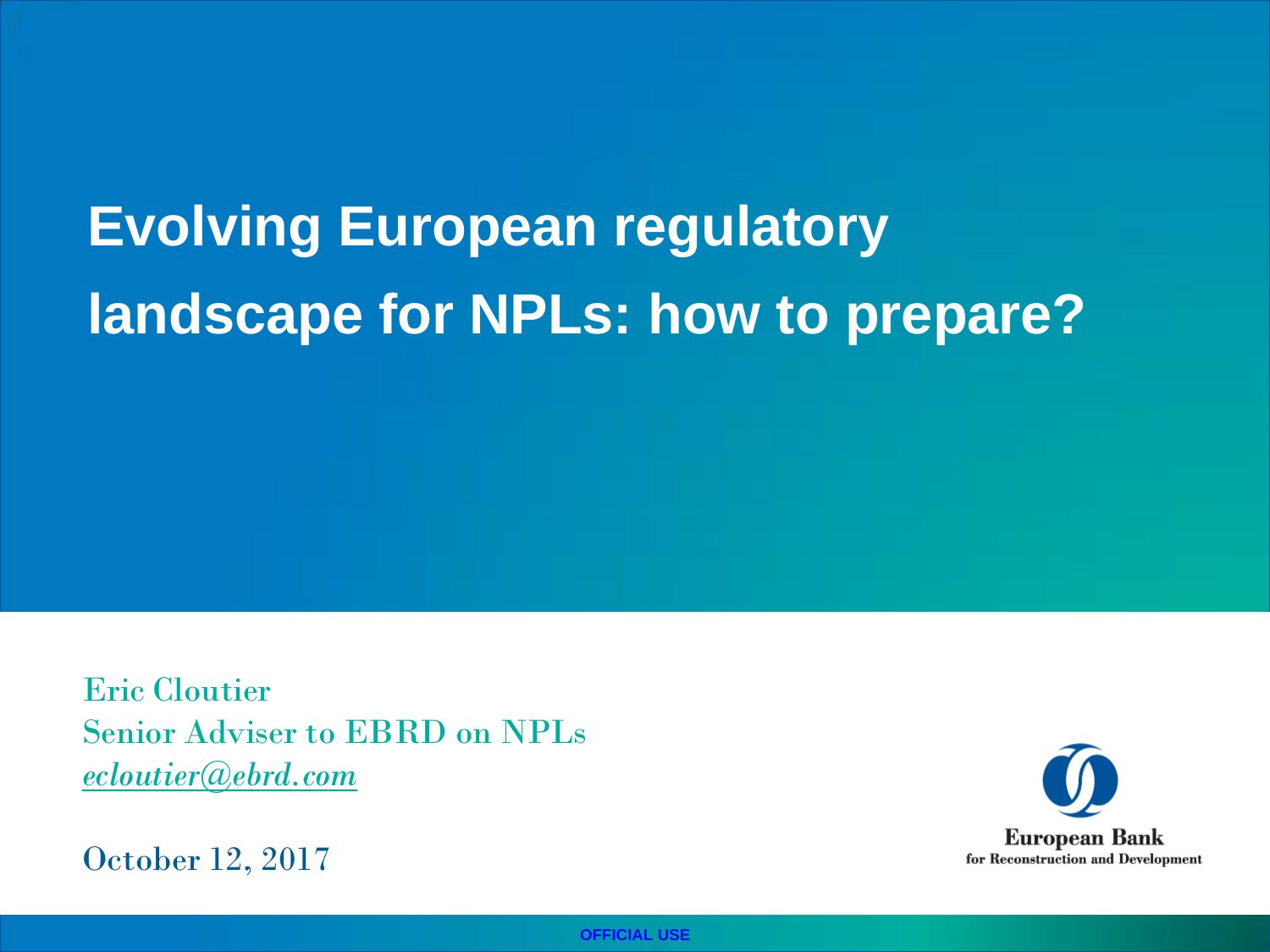

• ).



- I. Resolving NPLs: EU regulators' view
- II. Council of the EU's action plan on NPL
- III. ECB Guidance to banks on NPLs
- IV. ECB Prudential provisioning for NPEs
- V. Other EU regulatory initiatives
- VI. Key considerations for Hungarian banks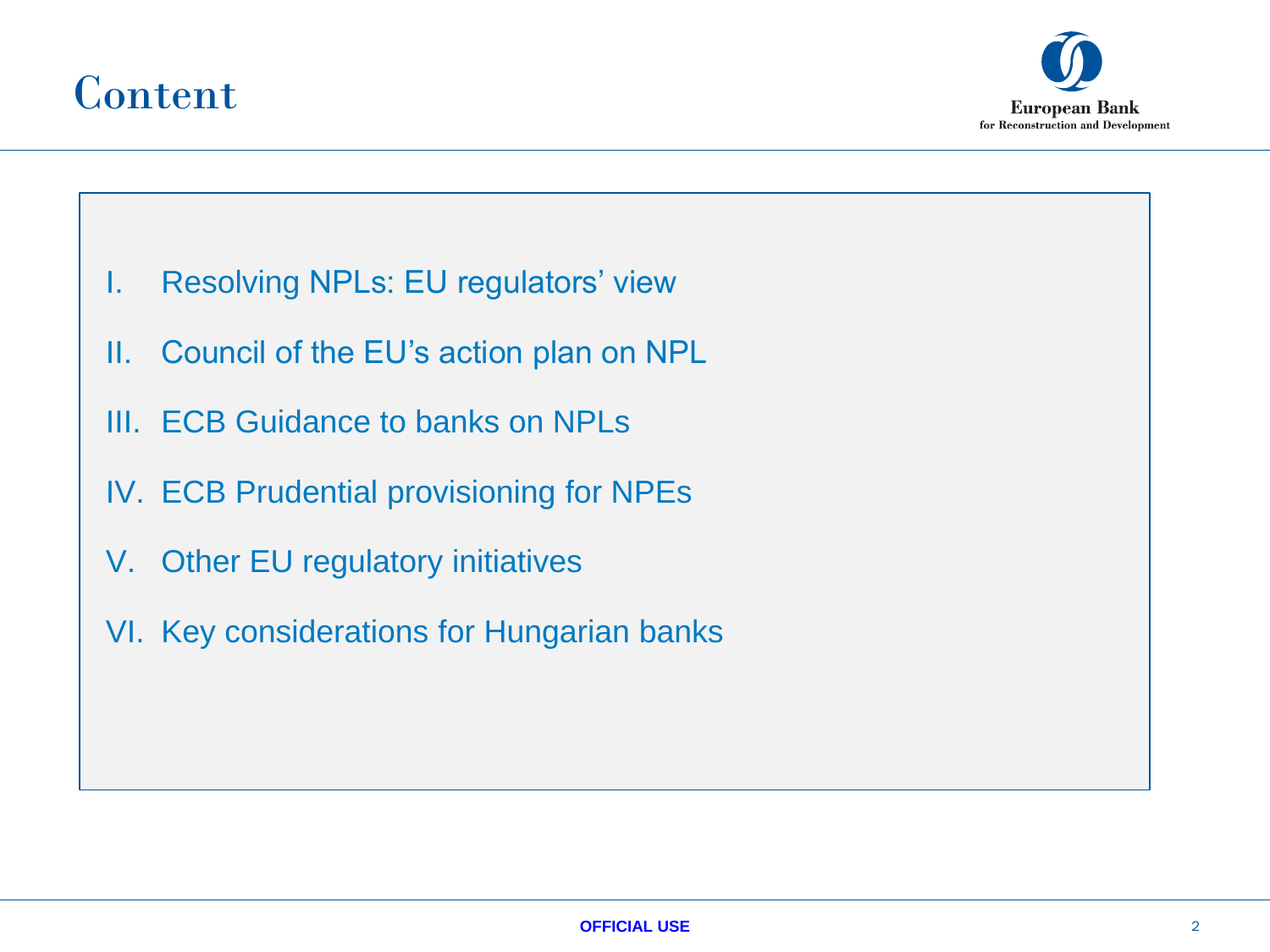

### **No single silver bullet for NPL resolution in Europe: it needs a robust "toolkit" for regulators and banks.**

- More robust governance, business model and capital adequacy
- Better incentives for banks, including increasing banks provisioning
- Improving the quality and adequacy of information
- More reliable third party valuations
- Decrease barriers to entry for investors
- Increased coordination with multi-creditors restructuring
- Increase in servicing capabilities
- Further alignment of insolvency laws between countries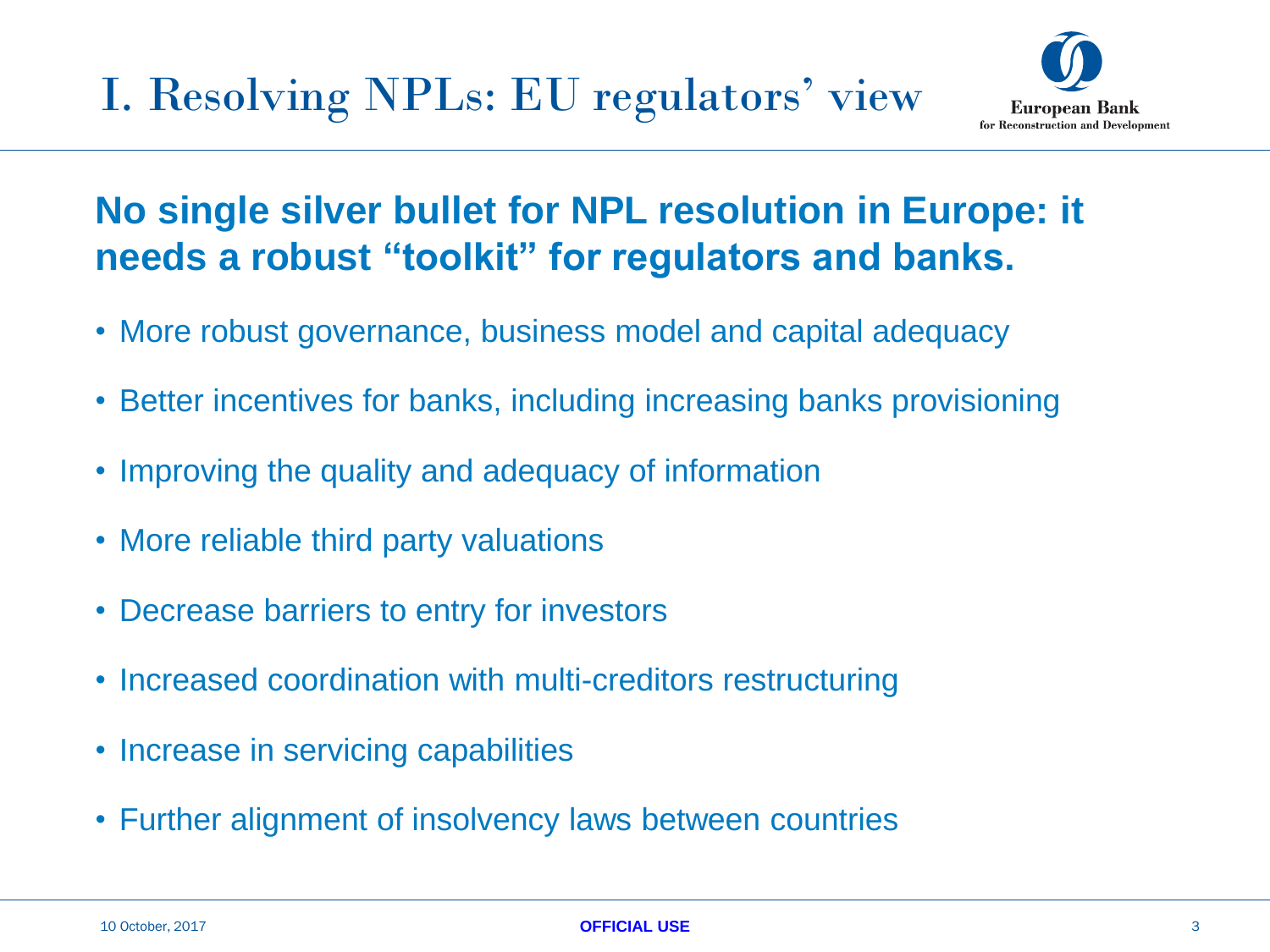## II. Council of the EU's action plan on NPL



#### On 11 July, The Council of the EU announced its conclusions on an action plan to tackle NPLs in the EU, inviting EU regulators to take concrete actions

#### **Non-exhaustive pipeline of initiatives for NPLS**

| <b>EBA</b>                      | Guidelines for banks on loan tapes monitoring (incl. minimal information requirements)                                                                                                                                         | End 2017        |
|---------------------------------|--------------------------------------------------------------------------------------------------------------------------------------------------------------------------------------------------------------------------------|-----------------|
| $EBA +$<br>$ECB +$<br><b>EC</b> | Strengthen the data infrastructure:<br>• Standardise data for NPLs<br>• Consider the setting-up of NPL transaction platforms                                                                                                   | <b>End 2017</b> |
| EC                              | Develop a "blueprint" for the potential set-up of national AMCs                                                                                                                                                                | End 2017        |
| <b>EC</b>                       | Results of the benchmarking exercise on national loan enforcement / insolvency<br>regimes                                                                                                                                      | End 2017        |
| <b>ECB</b>                      | Guidance similar to "Guidance to banks on NPLs" for less significant institutions.                                                                                                                                             | <b>End 2018</b> |
| <b>EBA</b>                      | General guidelines on NPL management                                                                                                                                                                                           | Summer "18      |
| <b>EBA</b>                      | Guidelines on banks' loan origination, monitoring and governance                                                                                                                                                               | Summer "18      |
| <b>EC</b>                       | European approach to foster the development of secondary markets for NPLs<br>• Remove impediments to the transfer of NPLs<br>• Simplify and potentially harmonise the licensing requirements for third-party loan<br>servicers | Summer "18      |
| <b>ESRB</b>                     | Macro-prudential approaches to prevent the emergence of system-wide NPL problems                                                                                                                                               | <b>End 2018</b> |
| $EBA +$<br><b>ESMA</b>          | Enhanced disclosure requirements on asset quality and NPLs to all banks                                                                                                                                                        | <b>End 2018</b> |
| <b>Member</b><br><b>States</b>  | To consider carrying out dedicated peer-reviews on insolvency regimes across the EU                                                                                                                                            | <b>End 2018</b> |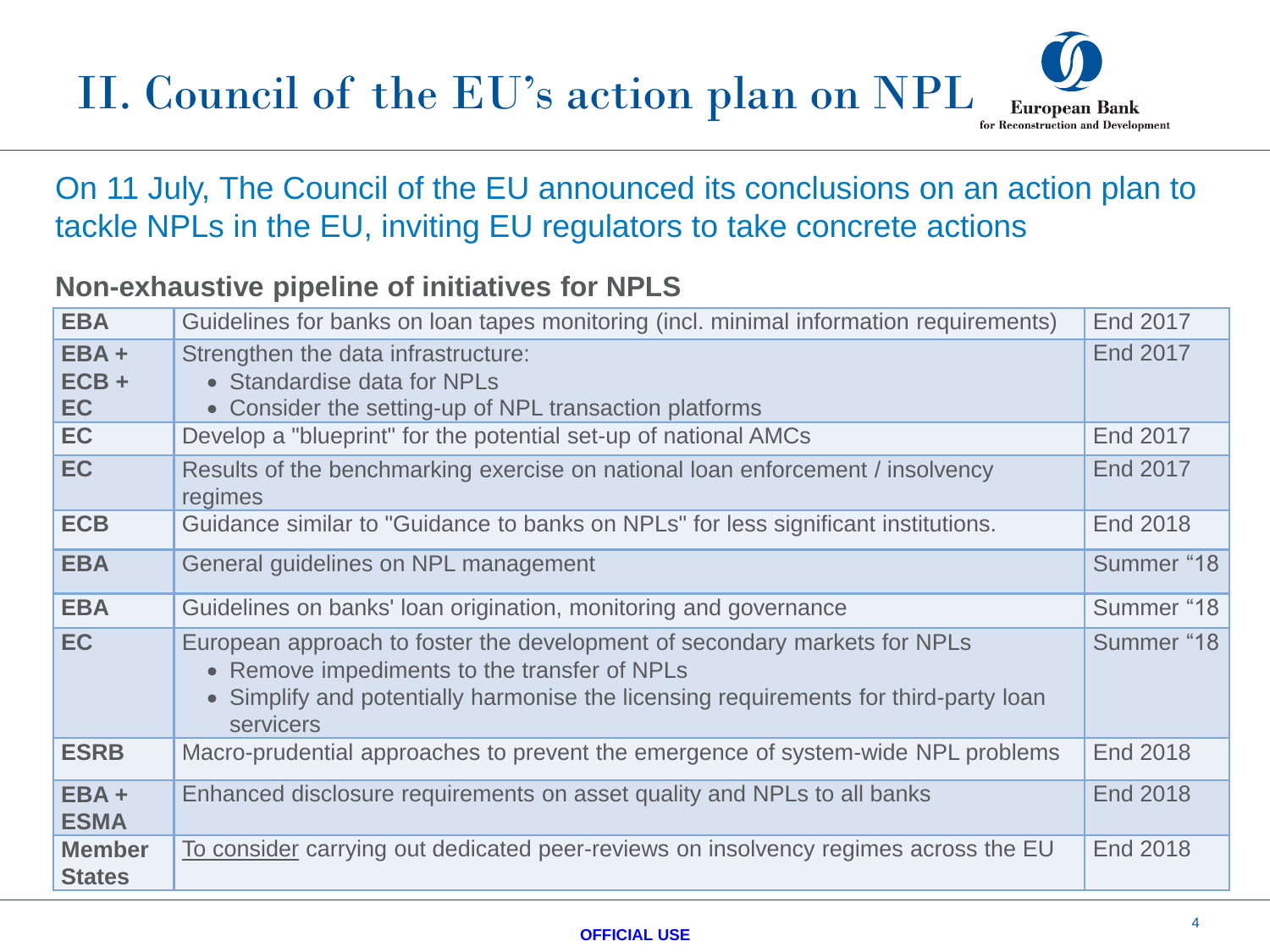## III. ECB Guidance to banks on NPLs



- Published on 20 March 2017
- Applies to SIs directly supervised by the ECB
- Expectations based on severity and scale of NPLs
- Assessment of banks NPLs management in SREP cycle (Pillar 2 implications)



Source: KPMG ECB Office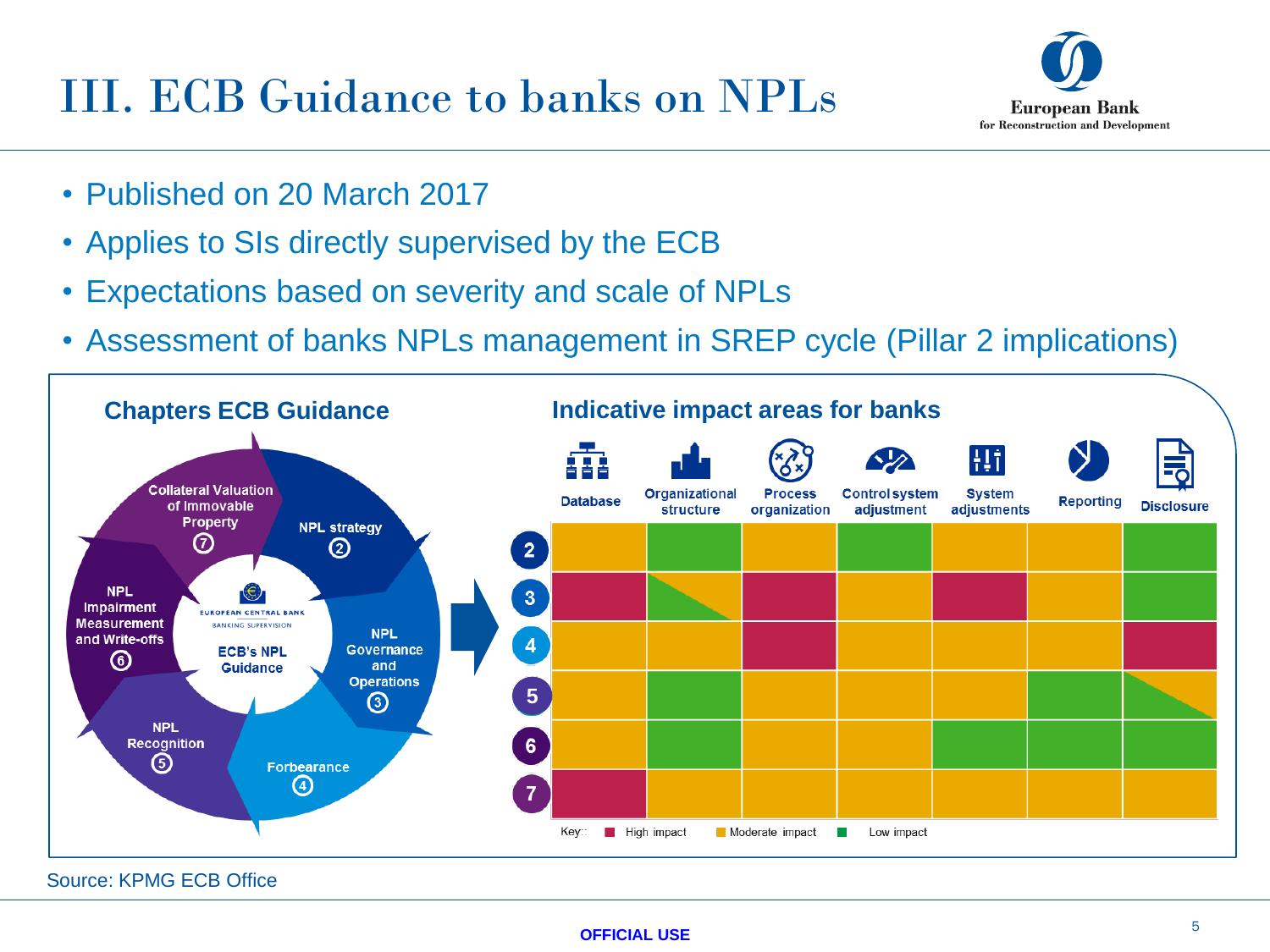IV. ECB prudential provisioning for NPEs



- **Addendum to the ECBs guidance on NPLs**
- Published on 4 Oct. 2017
	- ▶ Consultation until 8 Dec. 2017
	- $\triangleright$  Public hearing 30 Nov. 2017
- **Non-binding**
- Sets out supervisory expectations for minimum levels of prudential provisioning ("backstop")
- **For new NPLs** 
	- $\triangleright$  Covers the flow (not the stock)
	- $\triangleright$  New NPLs recognized from 1 January 2018
- Full coverage for (at least)
	- unsecured portion of NPLs after 2 years (100% at year 2)
	- $\triangleright$  secured portion after 7 years (linear provisioning)
- Banks are expected to explain any deviation from the guidance to supervisors
- Non-compliance **may dictate additional supervisory measures** (unclear)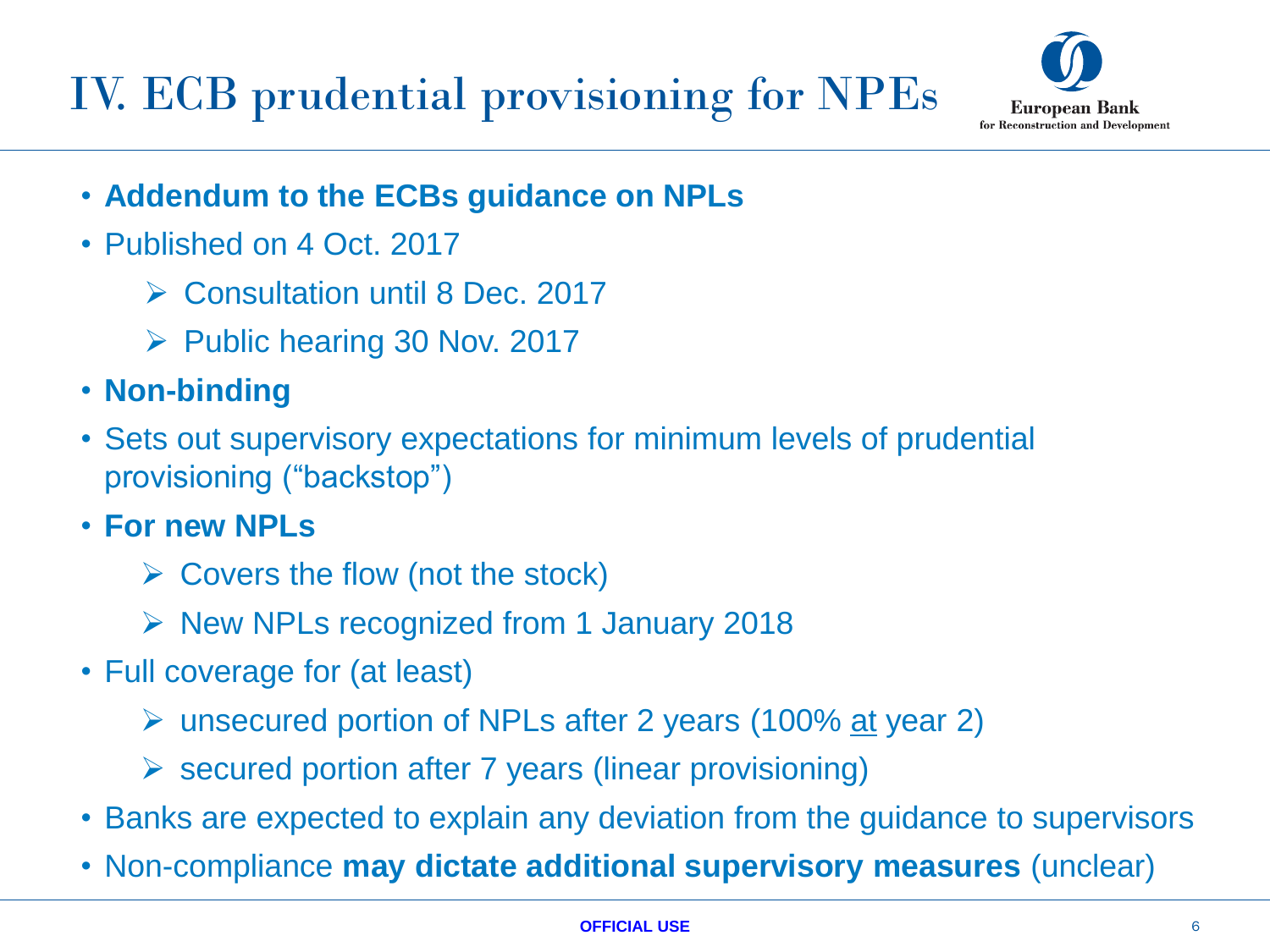## V. Other EU regulatory initiatives



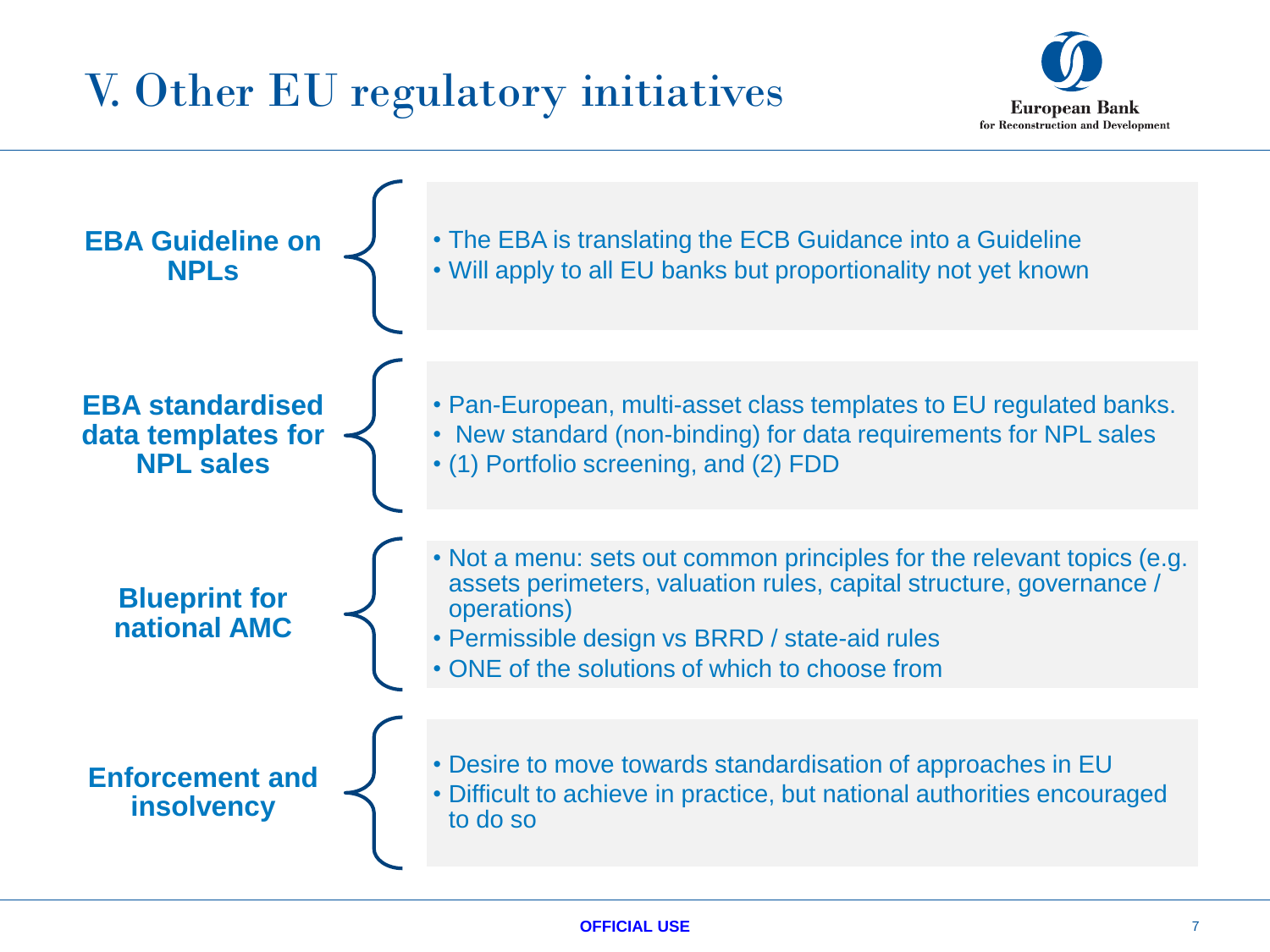## VI. Key considerations for Hungarian banks





## **http://npl.vienna-initiative.com/**